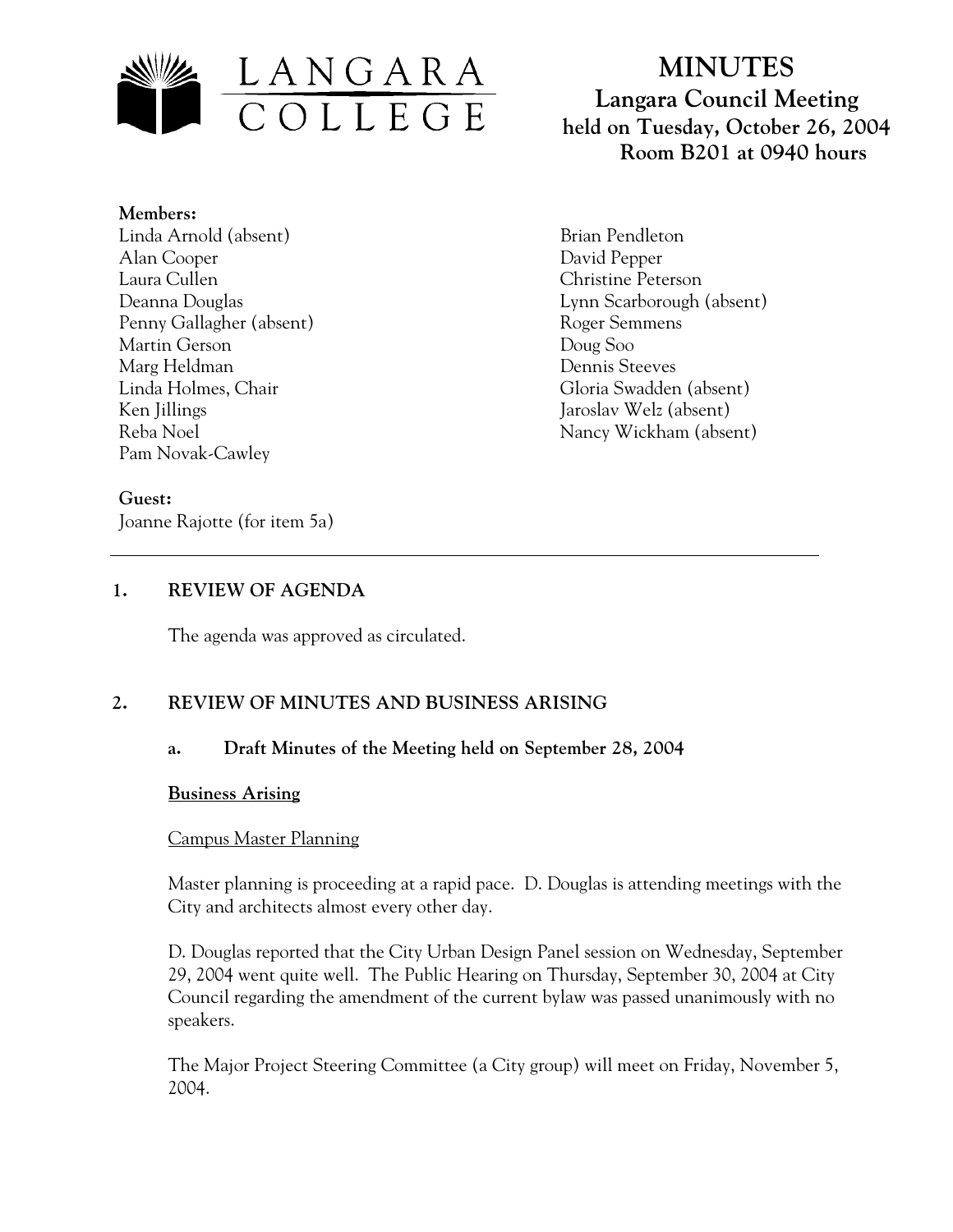The next formal step will be for the planning department to prepare a policy statement for consideration by the City Council in January 2005. This statement will be a guide for Langara College when we apply for rezoning.

Langara College Open House – November 5 and 6, 2004 – Staff Compensation

L. Holmes noted that a document has been distributed to all heads of departments outlining how staff will be compensated for time worked during the Open House. The Open House Planning Committee is meeting weekly on Wednesdays.

It was moved by C. Peterson, seconded by M. Gerson  **THAT the minutes of the Langara Council meeting held on September 28, 2004 be approved.** 

 **Carried unanimously** 

## **3. CURRICULUM ITEMS**

## **a. Education Council Meeting held on September 21, 2004**

P. Novak-Cawley presented the summary of the Education Council Meeting held on September 21, 2004. There were no program changes with financial implications.

Education Council approved the proposed Langara English for Academic Purposes (LEAP) Program to be offered as a Continuing Studies Certificate Program.

## **4. ACTION ITEMS**

There were no action items discussed.

## **5. INFORMATION ITEMS**

#### **a. Budget Update**

D. Douglas noted that tuition is down from the estimated amount.

Also noted were the following operating plan changes which have occurred since the budget was approved in March 2004:

i) In June 2004, KPMG reviewed the College's financial and budget structure as a result of a number of vacant positions and the 2003/04 audit. The recommendation to create a Director of Finance position is being implemented, with associated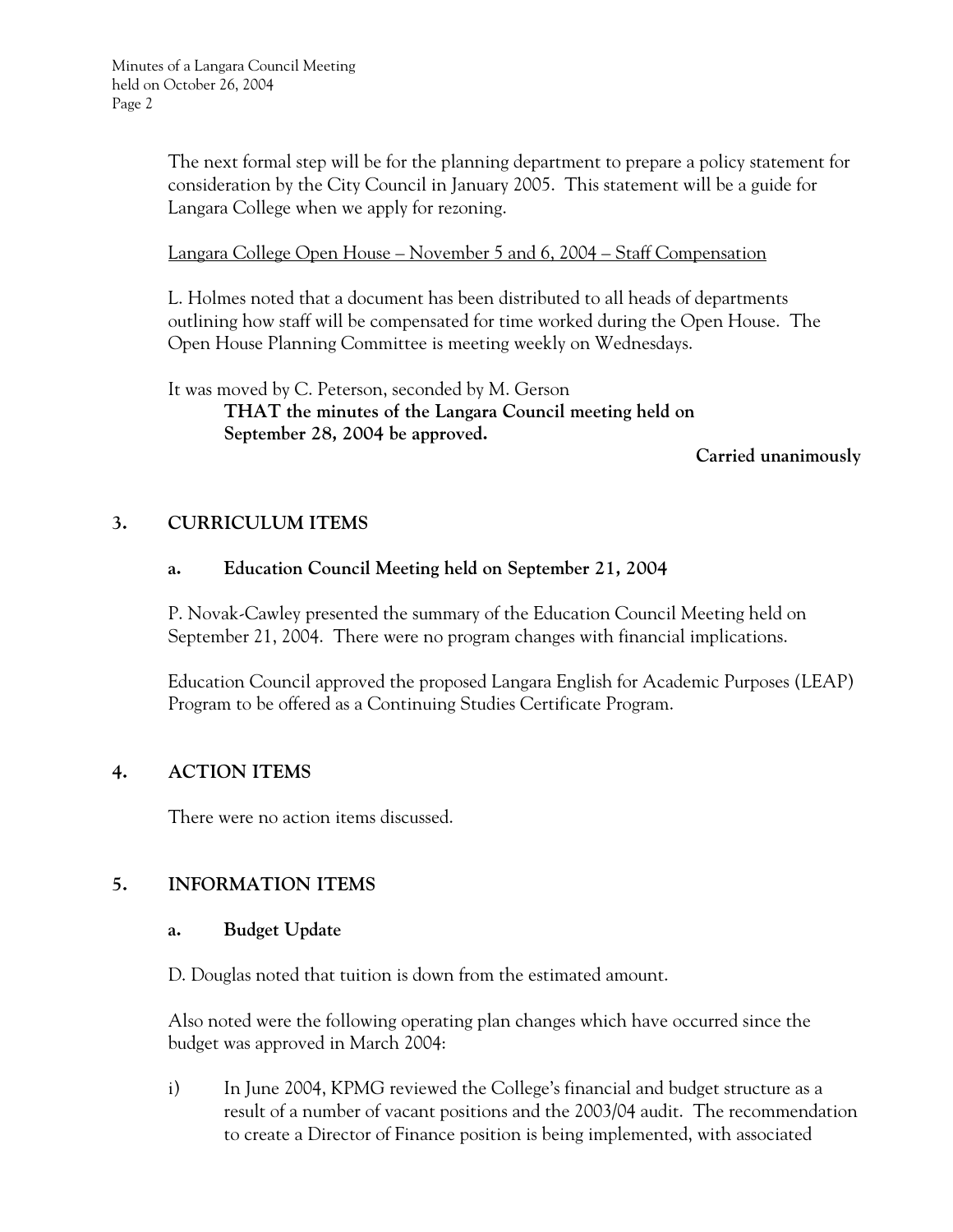incremental costs.

L. Holmes noted the changes which have taken place in the areas which report to her.

ii) As a result of capital requests that were submitted during the budget process by four areas requesting scanners, an RFP was created. This was looked at by a committee whose membership included representatives from the Registrar's Office, ICS, and Library Services. The committee recommended that Langara College hire a records manager first, which was one of the several RFP response recommendations.

L. Holmes introduced J. Rajotte, who was hired in July 2004 as the Records Manager for Langara College. J. Rajotte will look at how Langara College should deal with records and create archives. One of her objectives is to make managing records easy for everyone as the College is receiving an increasing number of FOIPOP requests.

J. Rajotte has an advisory committee (same membership as committee above related to RFP). She will give monthly updates in the "By the Way …" newsletter. She will meet with all of the Division Heads individually to discuss managing their records.

L. Holmes noted staff changes in the Offices of the College Board, President, and Bursar. As a result of M. Dutcher's retirement (the former Secretary to the Board and Bursar), an audit was performed resulting in a reorganization of the staff complement and, due in part to increased business for facilities development, it was decided that one dedicated staff person was required to support the Bursar. J. Majarreis was hired as the Administrative Assistant to the Bursar. K. Jang is now the Executive Assistant to the President and College Board. J. Maxwell supports Langara Council and the College Board as the Confidential Secretary to the President and College Board.

L. Holmes indicated that there will be an increased cost associated with the changes above, although this year's costs are covered by current 'lapse time' for filling already approved positions for this year.

The timing for the new budget process is expected to be the same as last year (i.e. deadline of mid-December for budget submissions to be in, including enhancement requests and capital).

# **b. Registration Update**

L. Holmes noted that enrolment figures reflect a decrease as compared to last year. If this continues in the Spring semester, this will be the first time in years that Langara College is at less than 100% productivity.